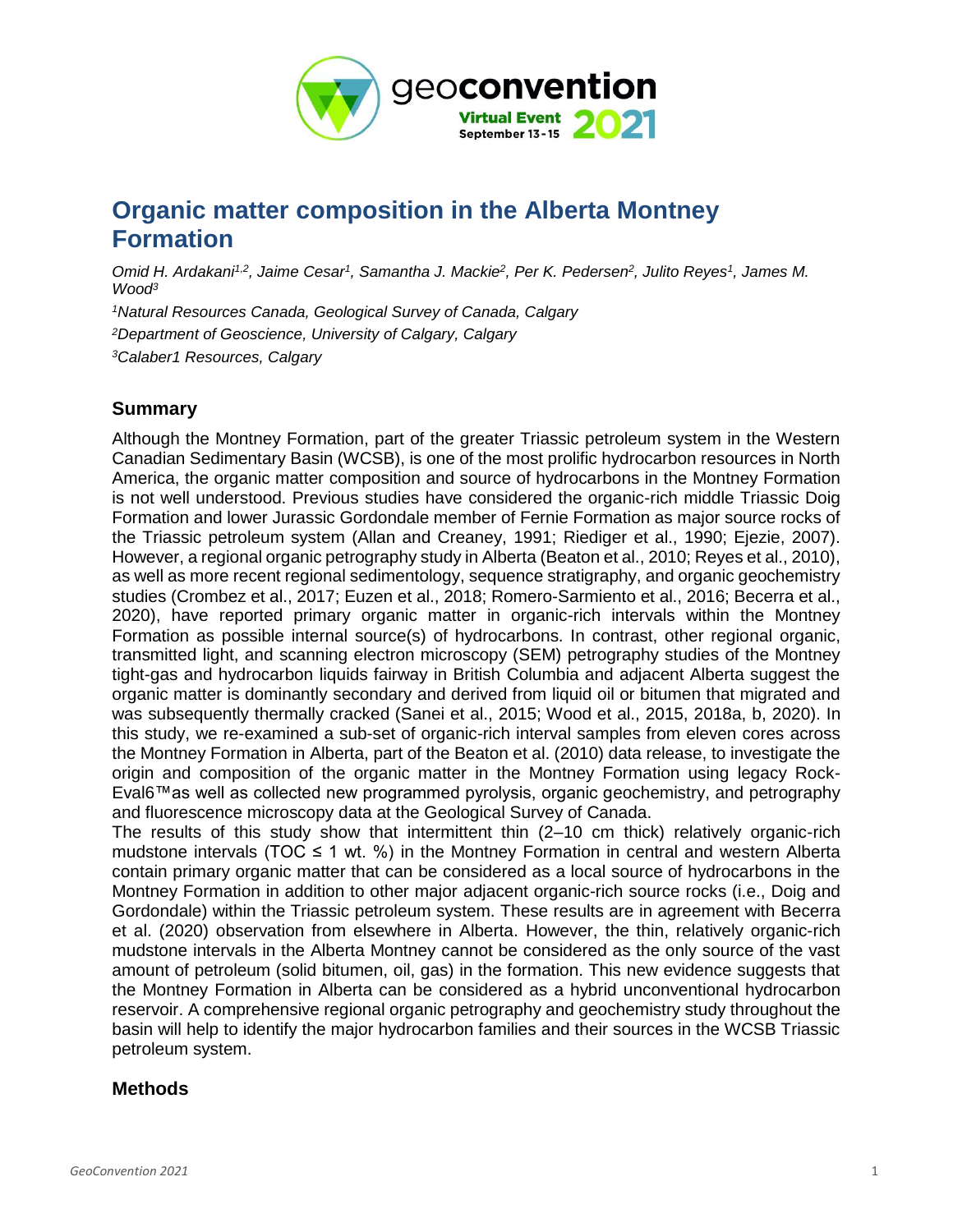

The GSC Rock-Eval6™ legacy data (Beaton et al., 2010) for selected wells were used in this study. Additional samples from organic-rich intervals of the studied cores were analyzed by programmed pyrolysis (HAWK TOC analyzer) and organic petrography. A total of 7 rock extracts were fractionated into aliphatic and aromatic hydrocarbons using small-scale silica-liquid chromatography and were analyzed using standard methods for gas chromatography-mass spectrometry (GC-MS). The aliphatic fractions were also analyzed using gas chromatography – isotope ratio mass spectrometry (GC-irMS) for stable carbon compound-specific isotope analysis.

### **Results**

The Alberta Montney samples generally have poor to good (*sensu* Peters and Cassa, 1994) total organic carbon (TOC) content, except four samples located in uppermost Montney immediately below the organic-rich Doig Formation, which have TOC content ranging from 13.8 to 19.1 wt. %. Excluding these samples, the rest of the Montney samples have TOC content that ranges from 0.2 to 3.6 wt. %, with a mean TOC content of  $0.96 \pm 0.5$  wt. % (n = 107). The S1 value for all samples ranges from 0.05 to 6.2 (mg HC/g) with a mean value of  $0.86 \pm 0.87$  (mg HC/g). The S2 value is highly variable and ranges from 0.08 to 116.2 (mg HC/g) with a mean value of  $6.6 \pm 18.1$ (mg HC/g). The hydrogen index (HI) and oxygen index (OI) are highly variable and range from 12 to 659 (mg HC/g TOC) and 2 to 123 (mg  $CO<sub>2</sub>/g$  TOC), respectively. The gradual decline in the HI values on the pseudo van Krevelen plot suggests an increase in thermal maturity and/or oxidation of organic matter after deposition. The Tmax of all samples ranges from 414 to 448°C with a mean value of  $433 \pm 18^{\circ}$ C (n = 111) suggesting the samples span a wide range of thermal maturity from immature to early oil window.

The studied mudstone samples can be divided into two major facies, (i) highly pyritic mudstone, and (ii) fine-grained siltstone facies. The dominant macerals in the samples are, (i) alginite (*Prasinophyte* such as *Leiosphaeridia* and *Tasmanites*), (ii) in-situ bituminite derived from algae, and pore-filling solid bitumen (iii) minor vitrinite, and (iv) trace amounts of inertinite. The fluorescence color of the alginite macerals ranges from bright green to dark yellow, indicates a gradual increase in thermal maturity from immature to early mature that is in agreement with the Tmax data. In some samples, the majority of the alginite macerals are pyritized and suggest a highly euxinic condition. In contrast to the mudstone intervals, the dominant maceral in finegrained siltstone intervals is pore-filling solid bitumen with minor alginite. Pore-filling solid bitumen in siltstone intervals can have an adverse effect on Montney reservoir quality (e.g., Wood et al. 2015). Hydrocarbons generated in the mudstone facies likely migrated to adjacent thin finegrained siltstone laminae, filled intergranular pore space which subsequently thermally cracked into other hydrocarbon fractions such as solid bitumen and gas (e.g., Becerra et al. 2020). These observations are consistent with mixed carbon isotope profiles (thermally altered and in-situ hydrocarbons), as well as variable redox conditions as indicated by aryl-isoprenoids distribution. Molecular indicators (e.g. alkylnaphthalene ratios) are also consistent with low-thermal maturity intervals. Polycyclic aromatic hydrocarbons do not correlate with each other, which indicates that their abundance is influenced by source effects rather than thermal alteration alone.

### **Acknowledgments**

The authors gratefully thank Alberta Geological Survey Director, A. Beaton, for permission to use the samples for this study. Technical assistance by GSC Calgary organic geochemistry and petrology lab is greatly appreciated. This study is part of the Natural Resources Canada Geoscience for the New Energy Supply (GNES) program.